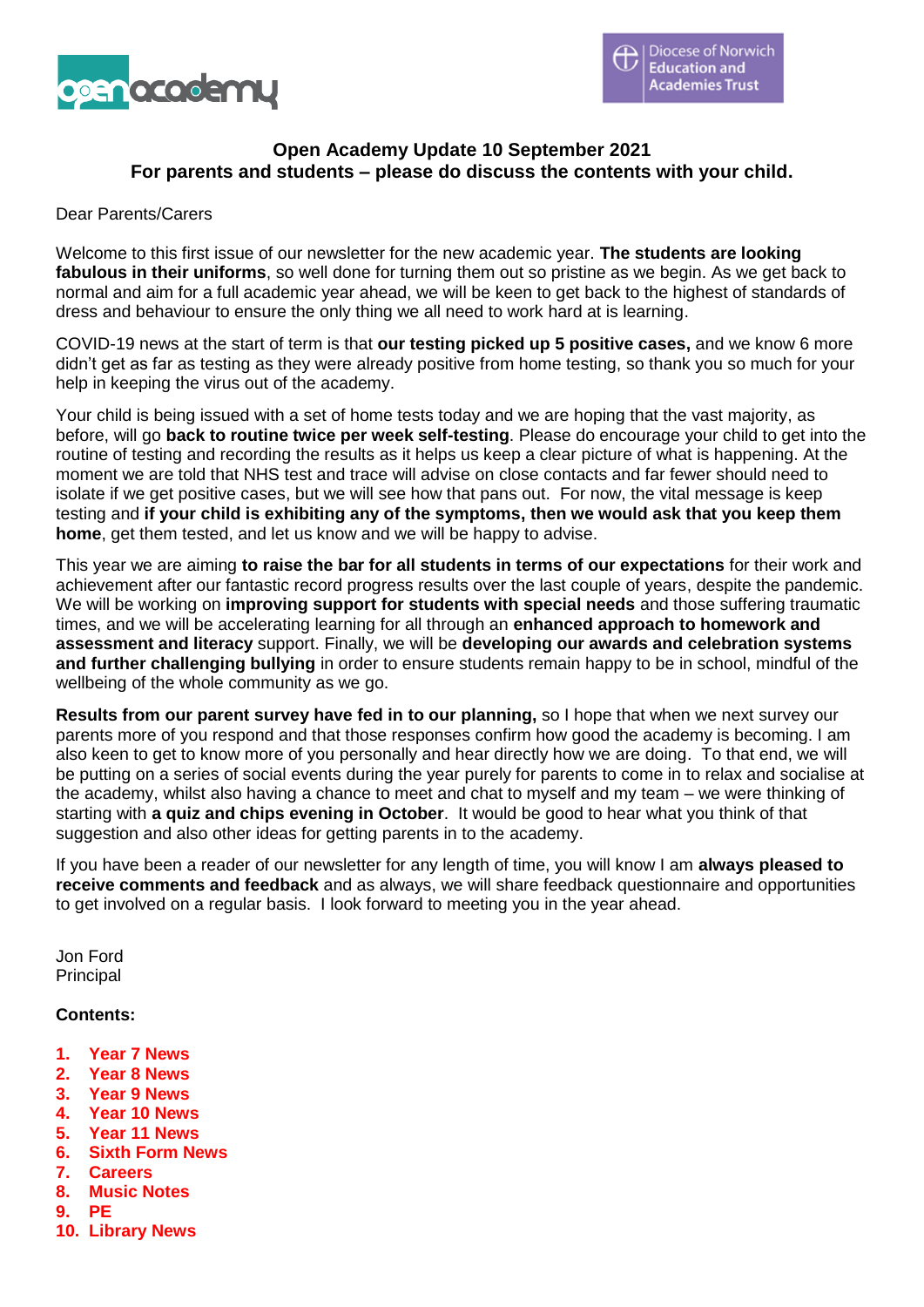

#### **11. Attendance 12. Chaplain's Reflection 13. CAP Job Club**

# **1. Year 7 News**

We have been delighted to welcome our new students to Year 7. Many teachers and staff have commented on how smart and polite they have found them and on their positive attitudes towards learning. Well done and keep up the good work.

At Open Academy we are keen to promote responsibility and leadership in all years and so Year 7 students have been offered an application form to apply to become a student ambassador. From these we will also select a Head Boy and Girl and Deputy Head Boy and Girl. Students should return the applications to their form tutors on Monday, unless they need help and then their tutor will support and an extension will be permitted.

Next week students will have CAT assessments. This is absolutely nothing to worry about and is just so we can look at where students are now, and therefore how we can help to maximise their progress. If any students are worried, please ask them to speak with their tutor.

We have been made aware that our uniform supplier is struggling with demand, especially with PE tops. If your child doesn't have the Open PE top please ask them to bring a white or black T-shirt or something similar, but suitable for physical activity.

Shout outs:

Although all students have had their best foot forward this week, I would especially like to mention Maddie Anderson (MKN) for being a perfect example of kindness and support to another Year 7 student, who was very upset.

The following students are top in receiving achievement points this week: Hannah Stagg, Caitlin Paige, Rodrigo Furia, Maverick Gille, Dylain Banham and Elise Whitley.

Mrs Pearsall – Head of Year 7 Mrs Middleton – Assistant Head of Year 7

### **2. Year 8 News**

WELCOME BACK! We hope you have had an amazing summer. The students have been sharing some of their exciting adventures over the summer. We are happy to have welcomed the students back into the academy yesterday. The Lateral Flow Testing took slightly longer than we planned, but the students were very patient and well behaved. Well done all.

This is a new year, with a fresh start for all students and we are looking forward to having a fantastic year with lots of celebrations. Students have been reminded of the expectations of the academy and embracing the Open way. There are some great reward trips happening this year, so we are looking for students to be aiming for those achievement points.

Students have also had reminders regarding the appearance policy, learnt behaviour, attendance, punctuality and bringing the correct equipment, which includes a reading book. Please can parents/carers reinforce these messages at home.

Hubs will be starting next week, please check your child's timetable. Students may require extra support with homework and have been asked to attend the Hub sessions, others have been asked to attend as they haven't completed homework.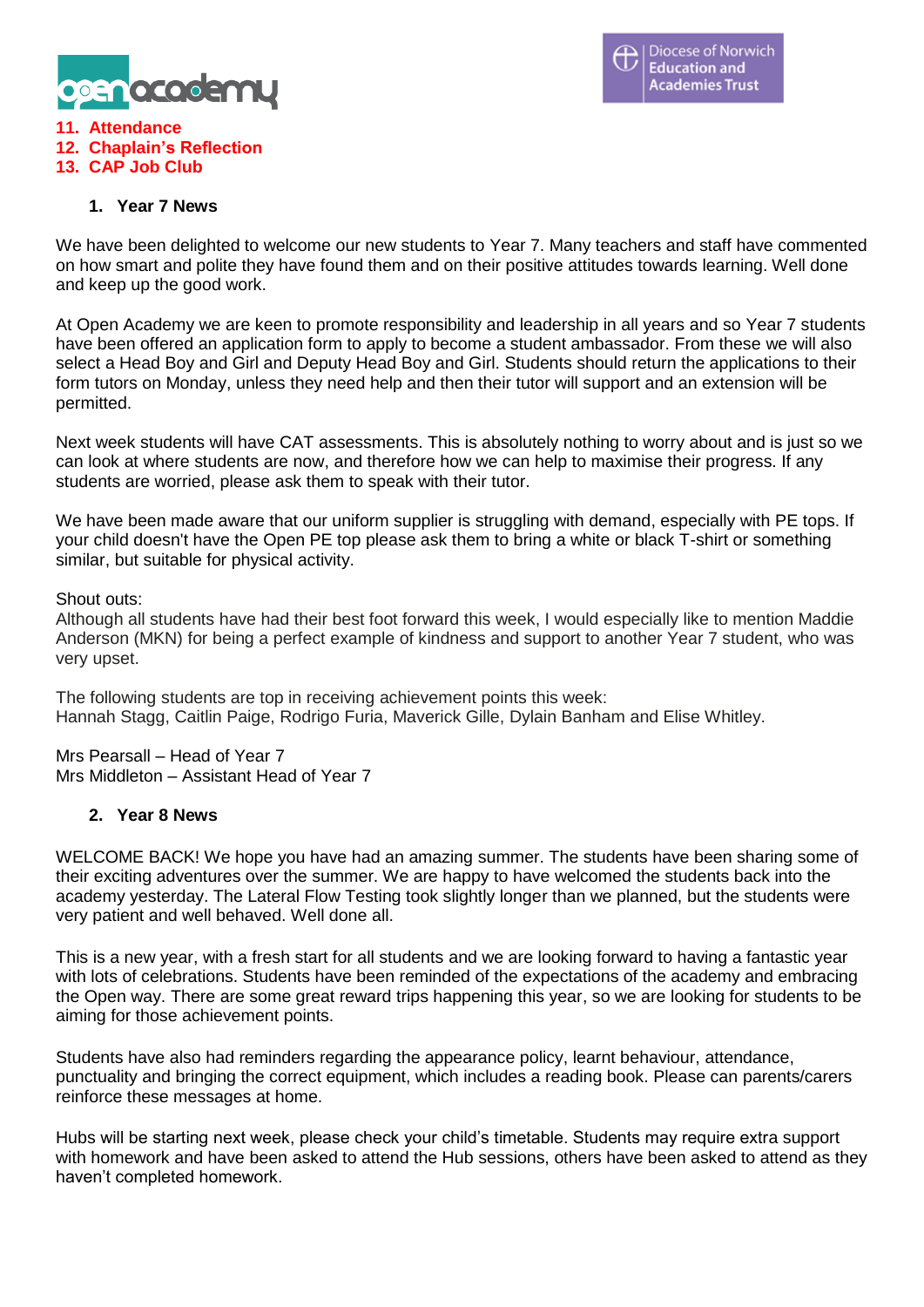

There are going to be plenty of leadership opportunities this year, from Head Boy and Girl, to student ambassadors to support with parents and open evenings. Any student can apply for these roles, those that were successful last year will need to reapply again.

The year team is delighted to welcome Mr Crawford. Mr Crawford has joined Year 8 as Head of Year sharing the role with Miss Whitwood. Mr Crawford is a history teacher and joins the team with lots of experience. He has already met many of the year group and been really impressed with their positive attitude.

We are looking forward to be working with the families again this year and thank you for your continued support. We have a wonderful group of students, who we are proud to work with, and can't wait to see what they will all achieve this year.

Ms Whitwood and Mr Crawford - Heads of Year 8 Mrs Lamb - Assistant Head of Year 8

# **3. Year 9 News**

Welcome back Year 9. It's been a hot first week back, but students have been performing admirably.

Although the weather can be warm, please ensure that your child brings their blazer into school along with appropriate school uniform. No leggings, short skirts or tight trousers. Please see the guidance regarding school skirts. Tailored shorts may be worn.

Nose studs are not allowed in school and should be removed if possible. If there are any problems or concerns with this, then please speak to us.

Please ensure that students have the correct equipment for their learning at school - pen, pencil, ruler, sharpener, rubber & a reading book (this can be borrowed from the library).

Hubs have not been running this week, but will be starting again from Monday and are currently focused to completing missed learning but will evolve during the academic year.

There is a new Head of Year 9 - Mr Pickup, who alongside Mrs Smith, will ensure positive progress is being made. If there are any questions or problems, then please get in contact.

Mr Pickup – Head of Year 9 Mrs Smith – Assistant Head of Year 9

### **4. Year 10 News**

Welcome back to Year 10 everyone. It's good to be back. Thank you for your support with LFT testing last Friday and this week. It has gone smoothly and as always the students were well behaved and have started the year off positively. Uniform standards have been excellent, just reminders for no nose studs and tucking shirts in. Let's keep up the excellent standards with uniform, attendance and punctuality.

Hubs will start next week. Students that did not complete homework last year have been invited to hub on their timetables starting next week. Any students that do not do their homework on Teams will attend hub after school. Please let myself or Mrs Roe know if there are any issues regarding accessing Microsoft Teams at home and if your child would therefore prefer to stay after school to access homework.

We will start recruiting our Head Boy and Girl and leadership team next week.

Another reminder to purchase the Open Academy PE polo top, there is a backlog with orders at the minute, so we are giving students until after half term to get these in. Until then students need to wear either the white polo they wore last year or a plain black t-shirt.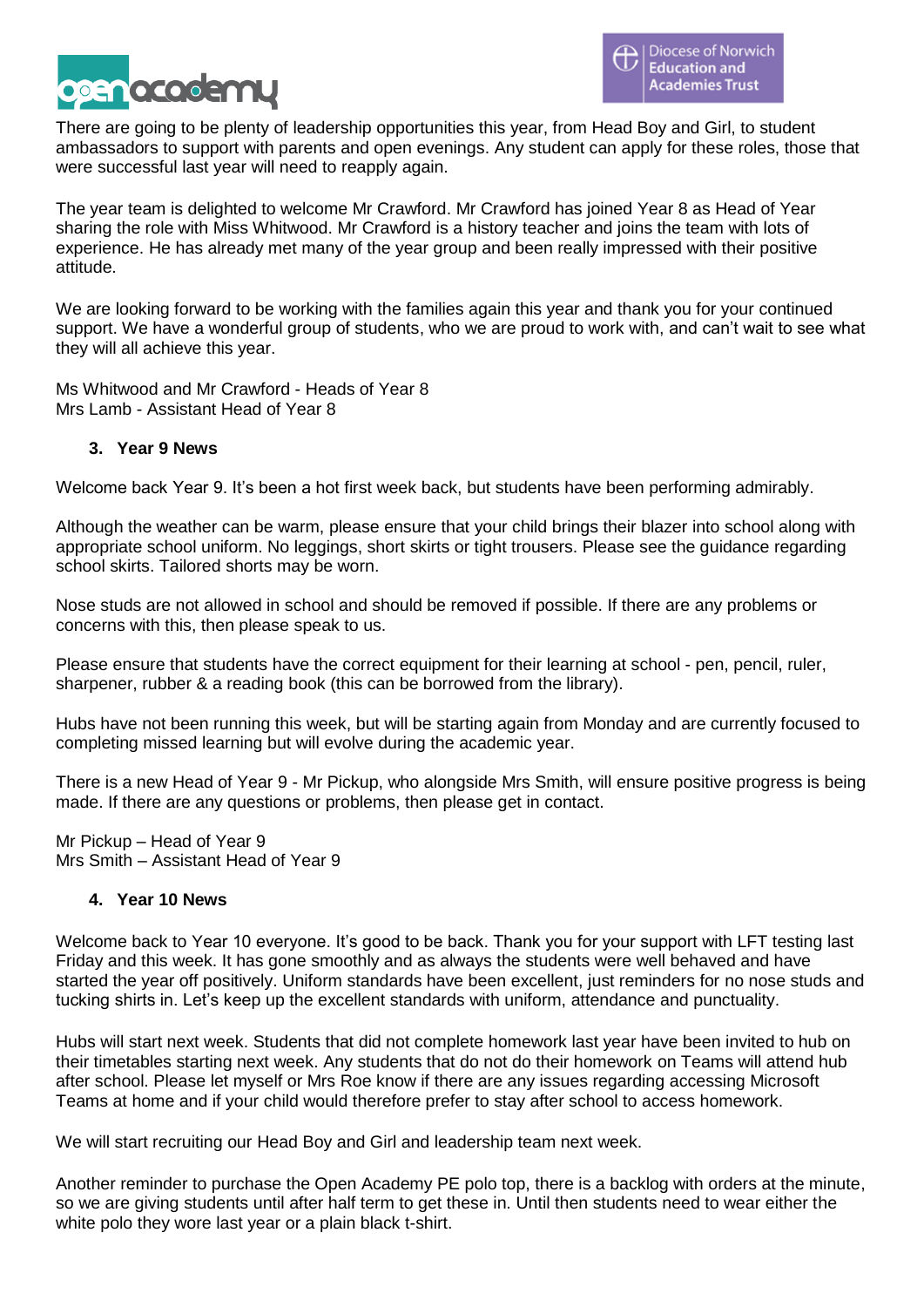

As always please contact us if there have been any changes over the summer holidays or anything we can help with. Have a good weekend.

Mr Lambert – Head of Year 10 Mrs Roe – Assistant Head of Year 10

## **5. Year 11 News**

Welcome back to Year 11! We've had an excellent start to the new school year with everyone back and working hard.

Just a few reminders from the Year 11 team this week. We would like to remind parents that cotton leggings are not permitted as part of the uniform and students need to be in either a knee length skirt or trousers. Also, please remind the students that period 6 starts next week.

Mrs Clayton – Head of Year 11 Mrs Roberts – Assistant Head of Year 11

### **6. Sixth Form News**

Welcome back to a brand new academic year! It is so wonderful to see the  $6<sup>th</sup>$  Form area buzzing with so many students. I will kick this newsletter off with a few year notices. I am sure that students are all aware of the following things, but would like to reiterate them as its always useful to refresh our memories at the start of term.

### **Absence procedure**

Any student that is unable to come in due to sickness or any other reason, must do the following:

- 1. Email myself and all of their teachers for the day by 8:30am to inform us of the reason that they will not be in that day.
- 2. Ask their teachers to provide work that they would have missed so that they can catch up on it when they are feeling better.
- 3. Email in every day going forward that they will continue to be off.

It is really important in 6<sup>th</sup> Form that students take responsibility over their studies, and as such they must ensure that they catch up on any missed work as soon as they can.

### **Students signing out**

Please be aware that I have only authorised for a handful of students to sign out when they have blocks of private study time. No one else should be leaving the Academy during the school day. Please make sure students arrive by 8:40am. It is essential for you to be in tutor every day.

### **Private Study & HUBS**

As Year 12 would have noticed by now, they will have lots of private study slots on their timetable. These periods are designed to allow you to do work in the 6<sup>th</sup> Form area. Please use this time effectively. If students would like a quiet room to study in, please speak with Ms Davies. Any students falling behind in their work for the week, will automatically be asked to attend Hubs that week. Please keep on top of all of your work.

### **6 th Form behaviour around the Academy**

Please remember that the behaviour policy for  $6<sup>th</sup>$  Form is the same as the lower school. That means behaviour points and detentions are still valid. I must say that we have been very lucky in 6<sup>th</sup> form to not really have to deal with many behaviour issues, and I would like that to remain. Please remember that the rest of the pupils look up to 6<sup>th</sup> Formers, and that means that they should be respectful when walking around the Academy. This includes not being on their phone unless in the 6<sup>th</sup> Form area. Another gentle reminder also about dress code. In particular no student should be coming into school in crop tops, very short skirts or shorts, flip flops or sliders, slogan tops etc.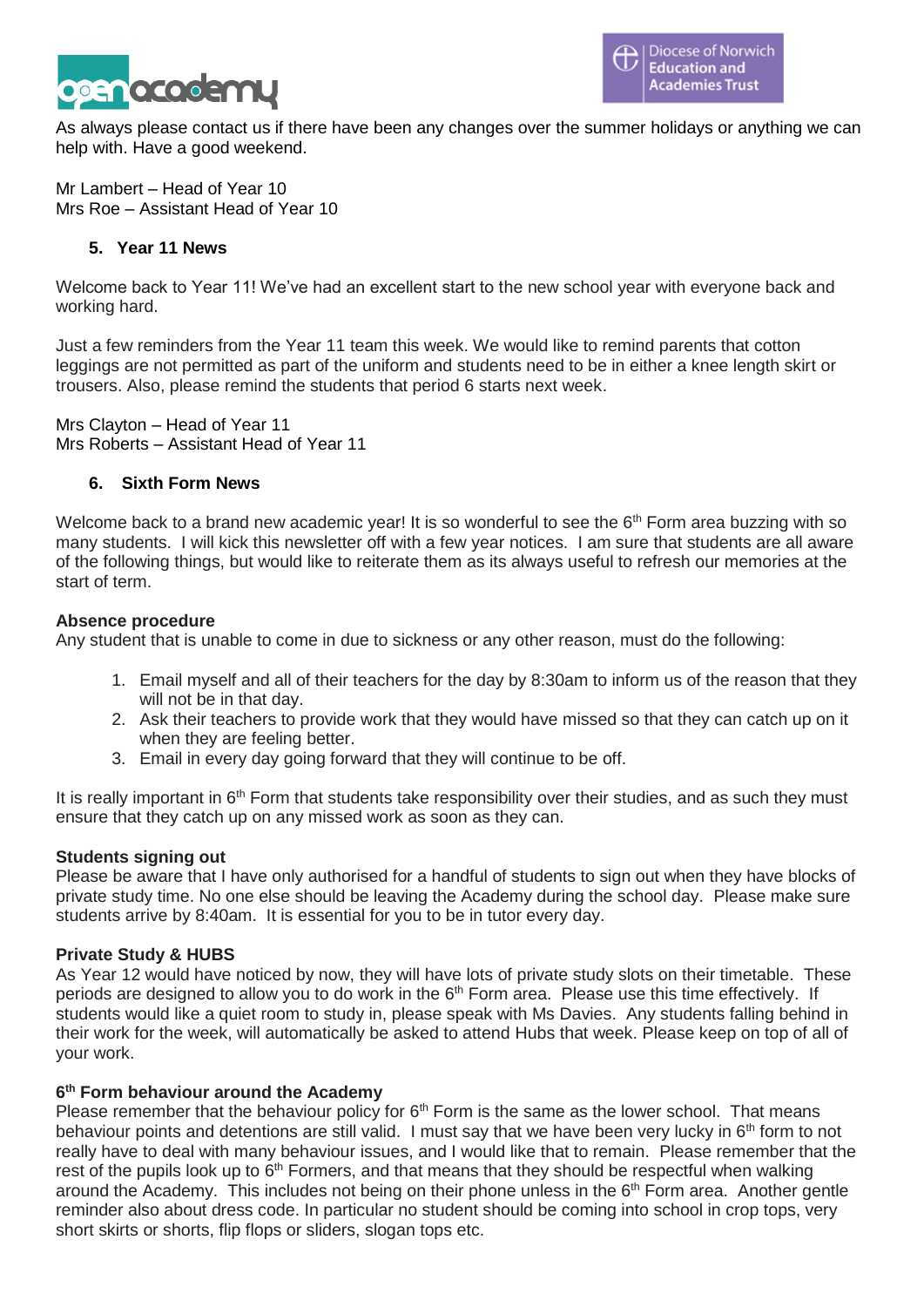

Have a wonderful weekend when it comes and I am very excited to see what the next year holds for us!

Mrs Molloy Head of Sixth Form

# **7. Careers**

Are you the parent of a Post 16 child who is yet to find the right college place? This weekend, City College Norwich, Easton College and Paston College are running a round of 'Get yourself Sorted' sessions on Saturday, 11 September. These are drop-in sessions between 10.00am and 12.00pm – no need to book.

Mrs Davies

Careers Facilitator and Assistant Head of Sixth Form

#### **8. Music Notes**

Please note that drum and guitar lessons will begin from Monday, 13 September. Timetables are now up on the music notice board so please ask your child to check the board for their lesson time.

Extra-curricular music timetable:

### **Week B 13 September**

Tuesday 3 – 4pm Open Harmony Choir (staff welcome as well!) Wednesday Year 10 and 11 Open Session (KS4 lunchtime) Thursday 3 – 4pm KS3 Piano Café (sign up required)

Friday, 17 September – Miss Lines will on the Duke of Edinburgh Expedition so the Music department will be closed

Miss Lines Teacher

#### **9. PE**

Thank you so much to those who have already purchased our new PE polo tops. Students are looking smart in their tops, and hopefully this will help them feel more comfortable with the breathable and easier to keep clean material.

We appreciate there are a few issues with stock and ordering currently. The demand for these tops has obviously meant the stockists are having some issues. If this is the case for you, please do not worry. We have informed all students that if they are yet to receive their tops, they can use either their old white polo top or a plain black top for their PE kit in the meantime. We would expect students to have a top for the start of the second half-term.

It is also important to note that all other PE items on the school shop are optional purchases. If jumpers and shorts etc. are black and are plain, we are happy for students to have alternatives.

Mr Richardson Teacher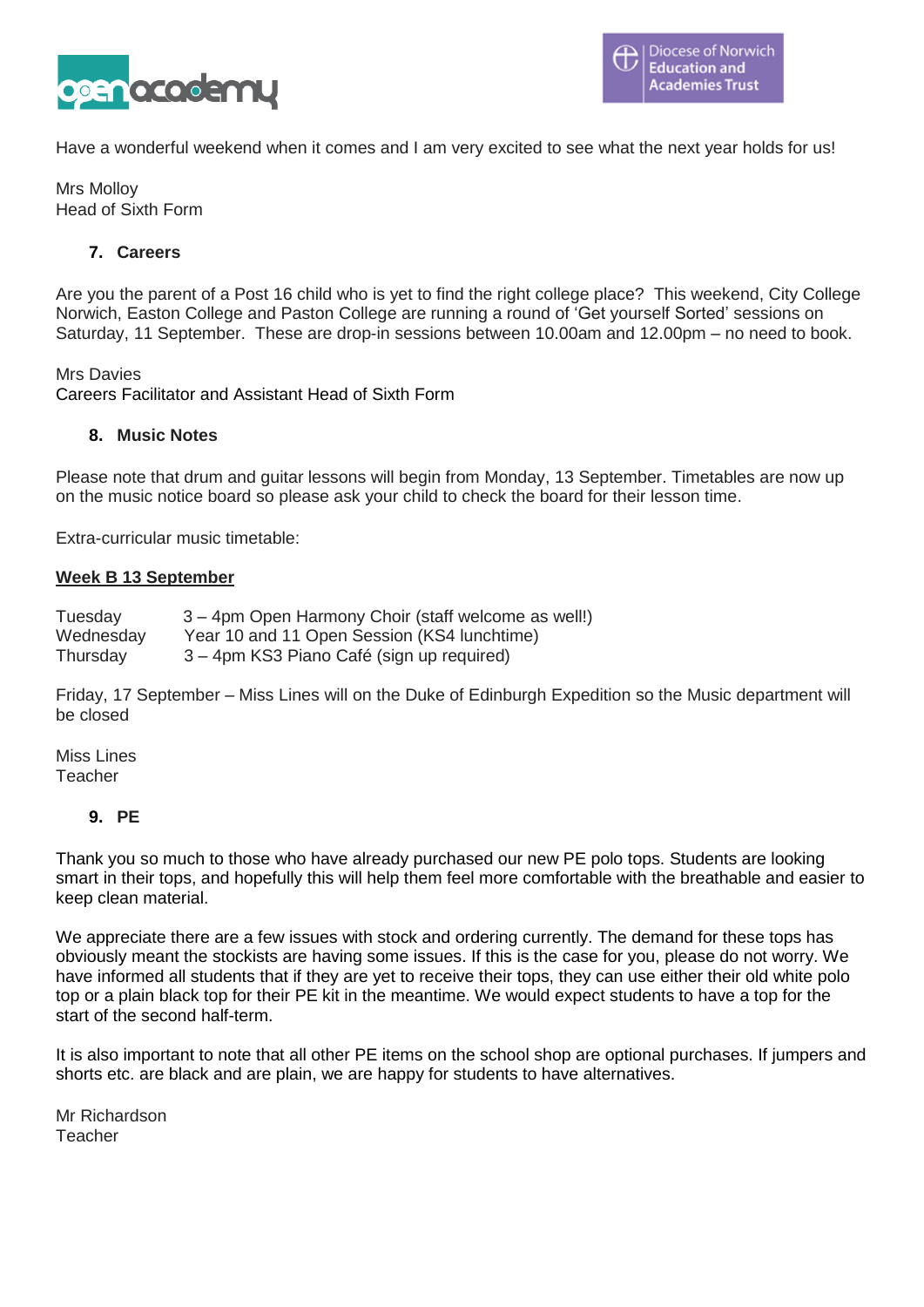

# **10. Library News**

It has been lovely to welcome students back this week and to see many new and familiar faces in the library. This year we are open to students most days at break, lunch and after school. A full timetable of our opening times can be found below.

|            |                                                                | Library Timetable                                                         |                                           | We are open   |                                          |
|------------|----------------------------------------------------------------|---------------------------------------------------------------------------|-------------------------------------------|---------------|------------------------------------------|
| <b>Day</b> | <b>Break</b>                                                   | Lunchtime                                                                 | <b>After School-</b><br>open to all years | E             | During tutor<br>time (with<br>permission |
| Monday     | Open for all years                                             | Week A- Open to<br>Year 7 only<br>Week B- Open to<br>Year 8 and 9 only    | Manga and<br><b>Graphic Novel</b><br>Club | $\mathcal{N}$ | from your<br>tutor.)                     |
| Tuesday    | Open for all years                                             | Open for all years                                                        | Closed                                    |               | At break                                 |
| Wednesday  | Week A- Open to<br>Year 7 only<br>Week B-Open<br>for all years | Week A- Open to<br>Year 7 only<br>Week B- Open for<br>all years           | Library Club                              |               | At lunch<br>(with a<br>library<br>pass)  |
| Thursday   | Open for all years                                             | <b>Books &amp; Biscuits</b><br>Club- all years                            | <b>Library Club</b>                       |               |                                          |
| Friday     | Open for all years                                             | Week A- Open to<br>Year 7, 8 and 9 only<br>Week B- Open to<br>Year 7 only | Library Club                              |               | After<br>school                          |

Our clubs will be starting back up from the Monday, 20 September so we will share more information about those next week. In the meantime, we have shared a short video on our twitter account to highlight what activities are available in the library, this can be [viewed](https://twitter.com/library_oa/status/1436233167619428352) here.

We would like to remind students that they should have a reading book with them every day. They are welcome to borrow one of our thousands of library books or bring in a book from home. We would appreciate your support, particularly as we start the new term, in checking in with your young people to ensure they have a book in their bag every day. If they have any outstanding loans from last year, these should also be returned as soon as possible.

Finally, students who took part in our Summer Reading Challenge have until Thursday, 16 September to return their entry forms to me in the library. There will be certificates and prizes rewarded to those students who took part and I can't wait to find out what everyone has been reading!

Miss Ling Librarian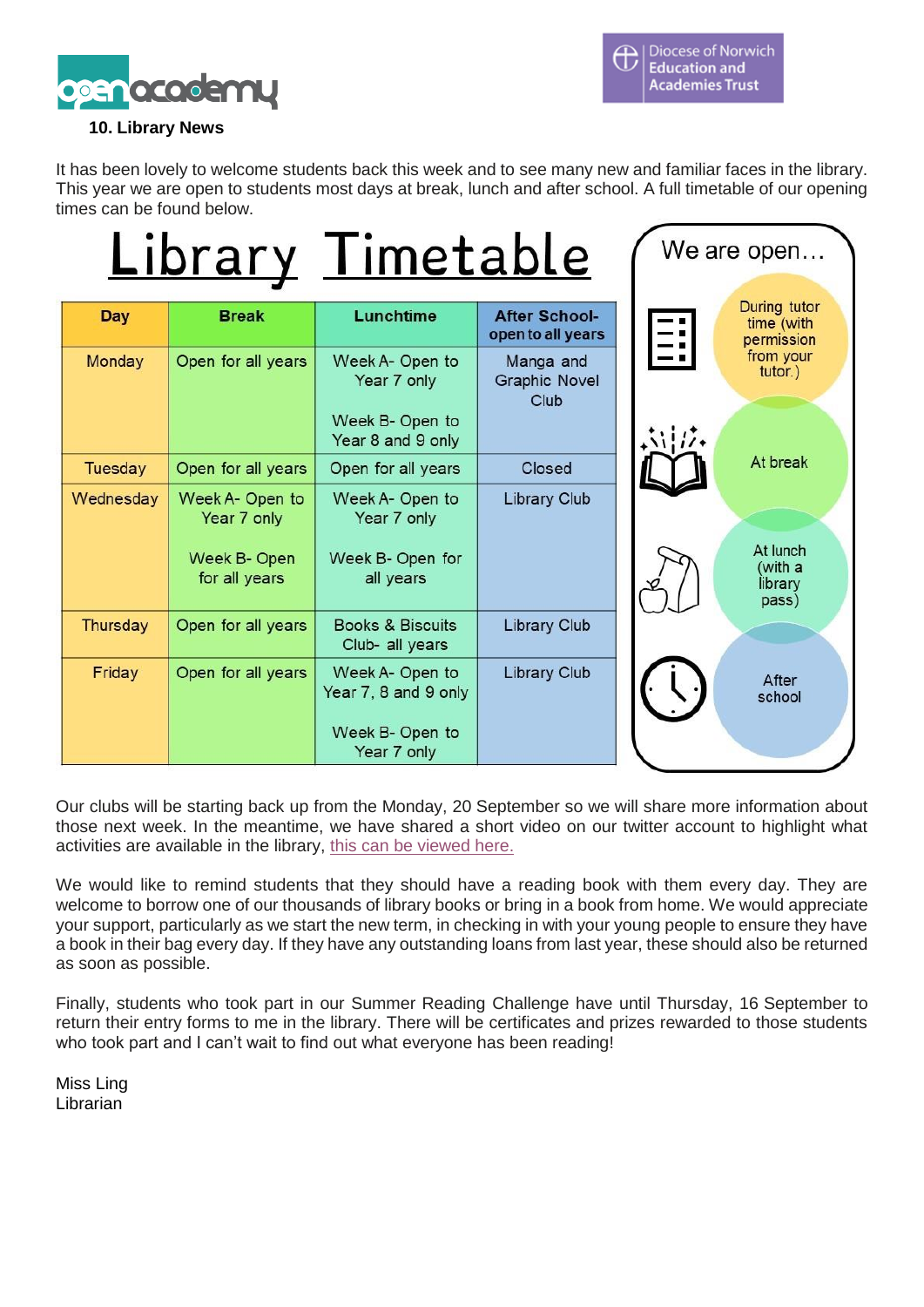

## **11. Attendance**

Attendance this week (up to 10.9.2021):

Year 7 – 92.88% Year 8 – 95.55% Tear 9 – 92.70% Year 10 – 93.60% Year 11 – 94.33% 6 th Form – 93.79% Years 7-11 – 93.74% Years 7-14 – 93.63%

We closely monitor students' attendance on a regular basis, but if you wish to discuss your child's attendance, please contact their year office.

We will shortly be starting the Attendance Lottery scheme whereby students in Years 7-11 will have the opportunity of winning a £5 Amazon Voucher for having 100% for the week. If the student drawn has not achieved 100%, there will be a rollover and a £10 Amazon Voucher will be won. More information to follow.

For student absences, we have a designated email address of [student.absence@open](mailto:student.absence@open-academy.org.uk)[academy.org.uk](mailto:student.absence@open-academy.org.uk) Please could you use this when informing us of any absences, appointments etc. for your son/daughter.

Being in school on time is very important and students should be with their year group to then go into their tutor group for 8:40am. If students arrive after this time, they will need to sign in the late book in Reception. In addition, if they arrive after 9.05am, they will be coded with an unauthorised absence, which ultimately effects their attendance.

Mrs Ganson Attendance Officer

### **12. Chaplain's Reflection**

"It's in The Small Things", a phrase we hear quite often but it's very true. As I was thinking of what to share with you this week, a colleague came up to me and said "there's a cold drink in the fridge, just help yourself". It couldn't have come at a more perfect time as I was very thirsty on a very warm day and was flagging a little. That drink was so good, it wasn't expensive, but it changed my situation.

We often think that when we give to others, it has to be expensive to mean anything. We also think that to give someone else a compliment or encouragement, that it has to be profound or again it doesn't mean a lot. This can cause us to not say or do anything.

I want to encourage you, don't hold back, give freely, small gifts, compliments, encouragement and small acts of kindness make a real difference in our lives.

Have a wonderful week, you are all in my thoughts and prayers. God bless,

Mark Pimlott Chaplain